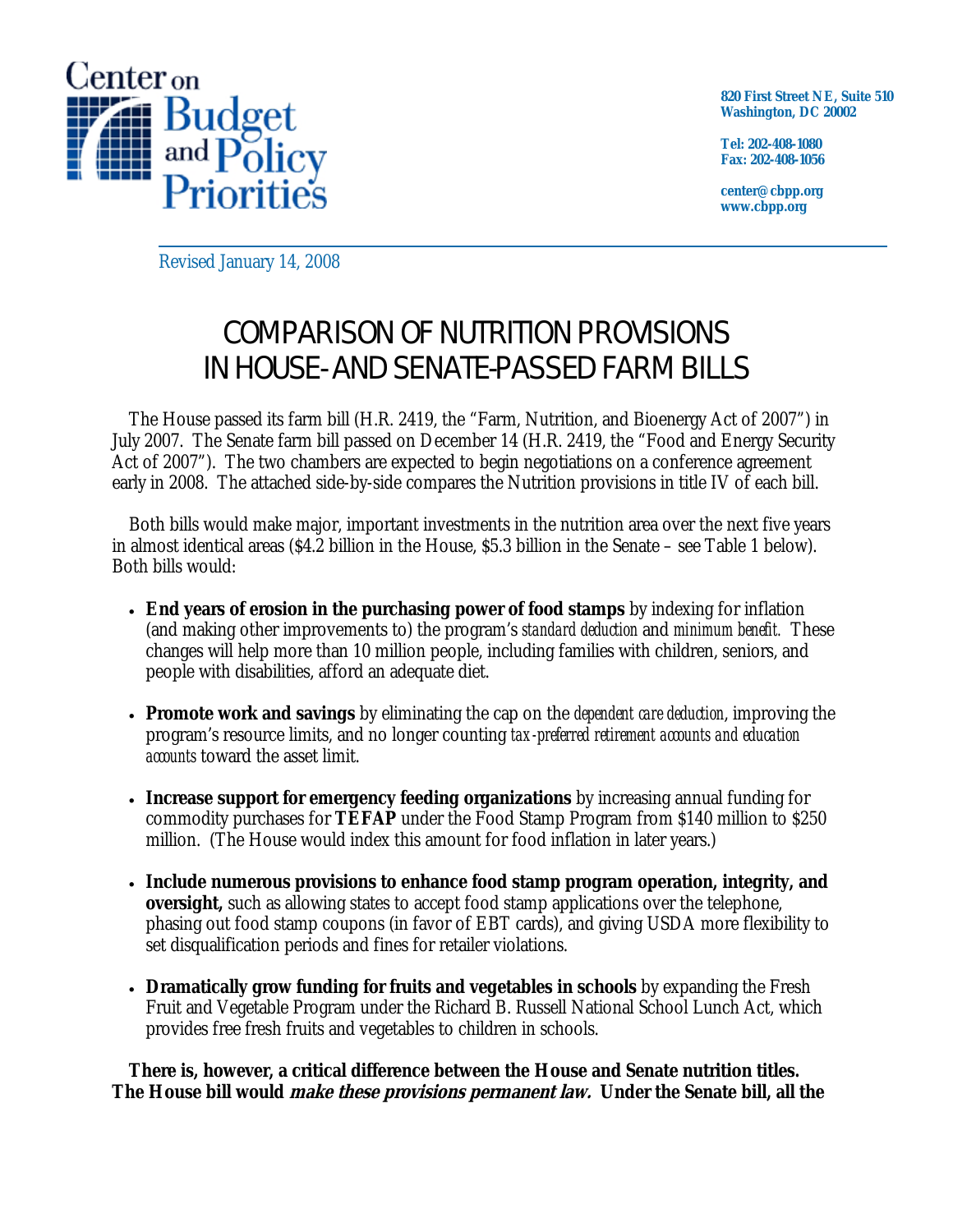

**major benefit improvements would end after 2012, and policies would return to current law.**  (See Figure 1) Unless Congress later took action to extend the policies, under the Senate approach more than 10 million recipients would experience benefit cuts and over 300,000 low-income people would be cut off food stamps in 2013. The highest priority for conference is to make the benefit improvements permanent.

Other differences between the House and Senate nutrition titles include:

- The House bill would invest an additional half billion dollars over five years in improving food stamp benefit adequacy by raising the minimum standard deduction from \$134 to \$145 (rather than the Senate's \$140), making up more of the lost ground in food stamp purchasing power since the freeze went into effect in 1996. (Both bills would index these amounts for inflation.)
- The Senate bill would raise the food stamp asset limit from \$2,000 to \$3,500 (and from \$3,000) to \$4,500 for households with elderly or disabled members) and then index those amounts for inflation in later years. The House's provision indexes the current asset limits for inflation so they do not continue to lose value.
- The Senate bill includes several important food stamp simplifications for participants and states: reducing paperwork burdens by expanding simplified reporting and transitional food stamps, and simplifying the 3 month time limit on unemployed childless adults.
- The House bill would clarify the longstanding requirement that only employees who meet the merit systems personnel standards be able to take food stamp applications and make decisions about which households are and are not eligible.